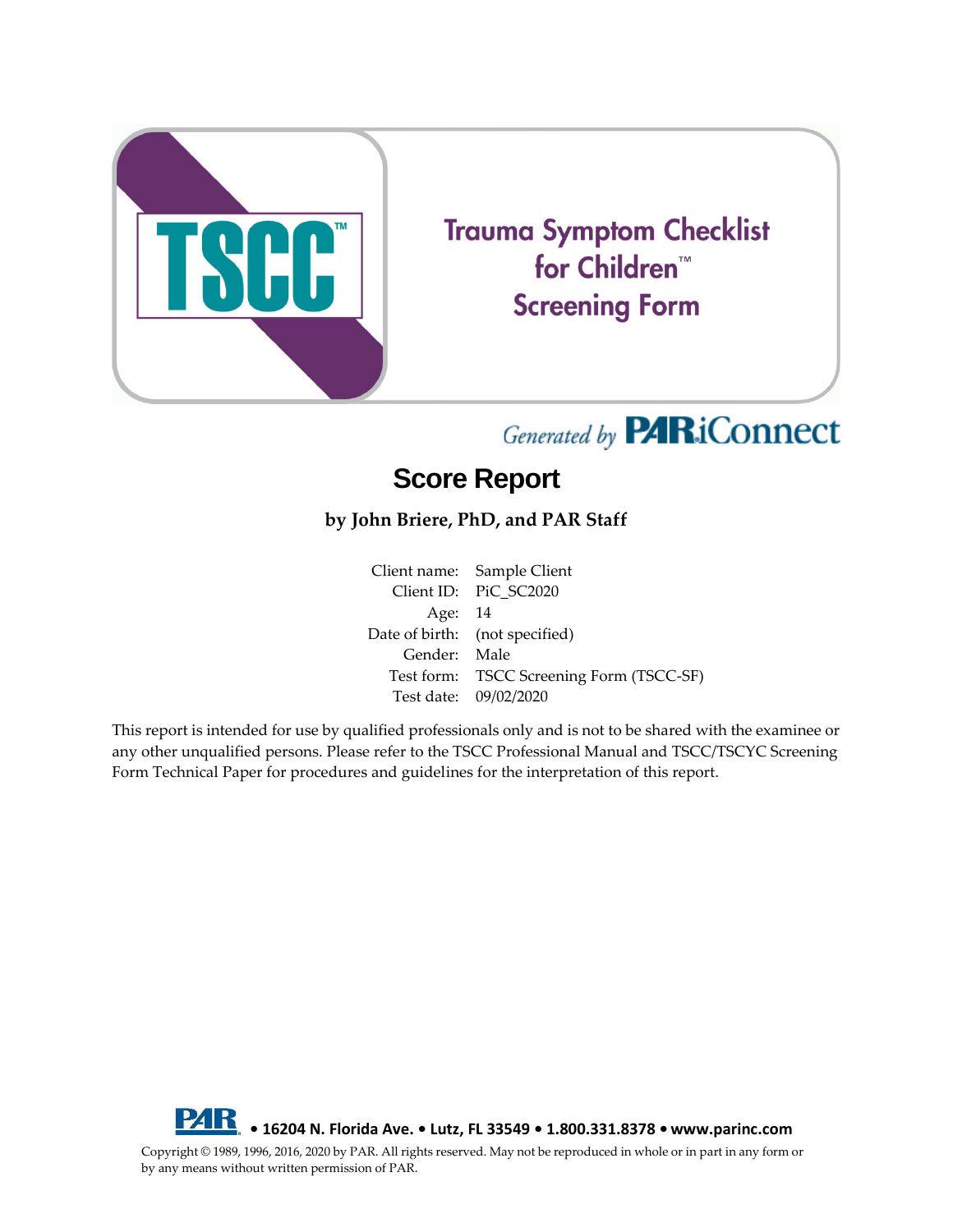#### TSCC-SF Score Summary

| Scale           | Raw score | Percentile | Classification |
|-----------------|-----------|------------|----------------|
| General Trauma  |           | 88         | Elevated       |
| Sexual Concerns |           | 96         | Elevated       |

| Suicide risk item                            | Response               |  |  |
|----------------------------------------------|------------------------|--|--|
| 6. Wanting to kill myself                    | Sometimes <sup>*</sup> |  |  |
| Note. * Further assessment may be warranted. |                        |  |  |

| <b>General Trauma</b> |                          | <b>Sexual Concerns</b> |                |                          |       |
|-----------------------|--------------------------|------------------------|----------------|--------------------------|-------|
| Raw                   |                          | %ile                   | Raw            |                          | %ile  |
| 36                    | $-$                      | >99                    |                |                          |       |
| 35                    | --                       | >99                    |                |                          |       |
| 34                    |                          | >99                    |                |                          |       |
| 33                    |                          | >99                    |                |                          |       |
| 32                    | --                       | >99                    |                |                          |       |
| 31                    |                          | >99                    |                |                          |       |
| 30                    | --                       | >99                    |                |                          |       |
| 29                    | --                       | >99                    |                |                          |       |
| 28                    | $-$                      | >99                    |                |                          |       |
| 27                    |                          | >99                    |                |                          |       |
| 26                    | --                       | >99                    |                |                          |       |
| 25                    | $\overline{\phantom{a}}$ | >99                    |                |                          |       |
| 24                    | --                       | 99                     | 24             | $\overline{\phantom{a}}$ | $>99$ |
| 23                    | --                       | 98                     | 23             | --                       | >99   |
| 22                    | --                       | 98                     | 22             | --                       | >99   |
| 21                    | Ξ.                       | 97                     | 21             | $-$                      | >99   |
| 20                    |                          | 97                     | 20             |                          | >99   |
| 19                    | $=$                      | 96                     | 19             |                          | >99   |
| 18                    |                          | 95                     | 18             |                          | >99   |
| 17                    |                          | 94                     | 17             |                          | $>99$ |
| 16                    |                          | 92                     | 16             |                          | >99   |
| 15                    | --                       | 90                     | 15             |                          | >99   |
| 14                    | $\bullet$                | 88                     | 14             |                          | >99   |
| 13                    | $\overline{a}$           | 85                     | 13             |                          | >99   |
| 12                    | $-$                      | 82                     | 12             | --                       | $>99$ |
| 11                    |                          | 79                     | 11             |                          | 96    |
| 10                    | --                       | 75                     | 10             | --                       | 96    |
| 9                     |                          | 70                     | 9              |                          | 96    |
| 8                     | --                       | 65                     | 8              | $\bullet$                | 96    |
| 7                     | $\overline{\phantom{a}}$ | 59                     | 7              |                          | 93    |
| 6                     |                          | 51                     | 6              | --                       | 91    |
| 5                     |                          | 44                     | 5              | $-$                      | 81    |
| $\overline{4}$        |                          | 35                     | $\overline{4}$ |                          | 76    |
| 3                     |                          | 27                     | 3              |                          | 70    |
| $\overline{c}$        |                          | 19                     | $\overline{c}$ |                          | 59    |
| $\mathbf{1}$          |                          | 11                     | $\mathbf{1}$   |                          | 40    |
| $\overline{0}$        |                          | $\overline{4}$         | $\overline{0}$ |                          | 19    |
|                       | Elevated                 |                        |                |                          |       |